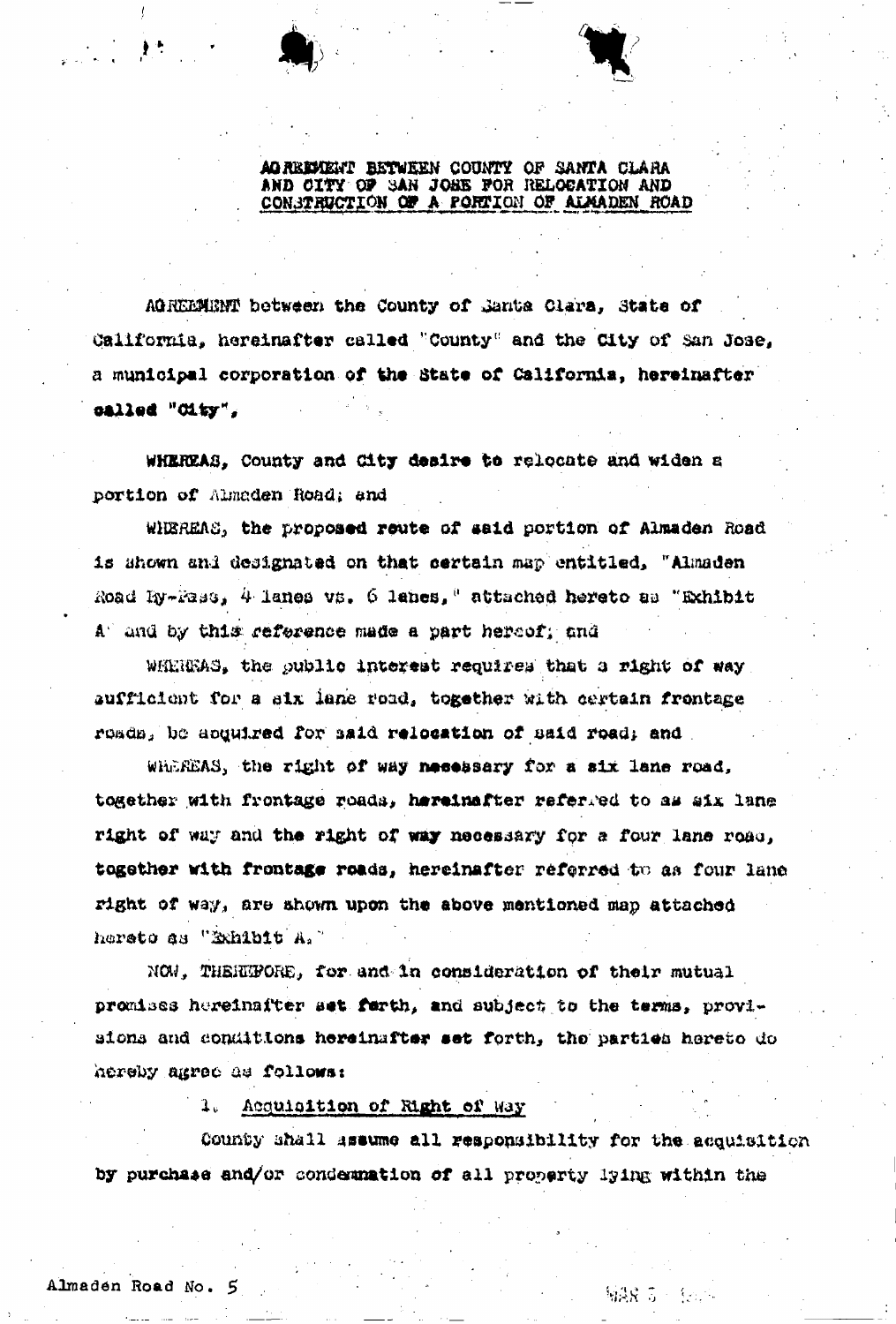unincorporated area of the County of Santa Clara required for a six lane right of way for said proposed relocation of Almaden Road as shown upon the above mentioned map attached hereto as "Exhibit A." City shall assume all responsibility for the acquisition by purchase and/or condemnation of all property within the incorporated area of the City of Ean Jose required for a six lane right of way for said proposed relocation of Almaden Road as ahown upon said map.

### Date of Acquisition 2.

City and County shall complete the acquisition of, or shall have the right of peasession to, all of the property required for said six lane right of way on or before March 7, 1953.

### 3. Preparation of Data

County shall prepare and furnish to City all necessary right of way maps, reports of property titles, surveys and construction layouts for the acquisition of the above mentioned property required for the proposed relocation of Almaden Road.

#### Costs of Acquisition 4.

For the purpose of this agreement the "cost of acquisition" for any particular parcel shall mean (1) all costs and expenses (excluding appraisal costs, but including, without limitation, negotiation fees) incurred in acquiring said parcel by purchase, or  $(2)$  the amount of any judgment awarded in concemnation proceeding involving said parcel (including, but not by way of limitation, court costs, filing fees, witness fees, jury fees, costs of exhibits, maps, photographs and surveys, and costs on appeal).

# 9. Apportionment of Costs of Acquisition

The costs of acquisition of the above mentioned property required for suid proposed relocation and widening of Almaden Road shall be apportioned between City and County as follows:

-2-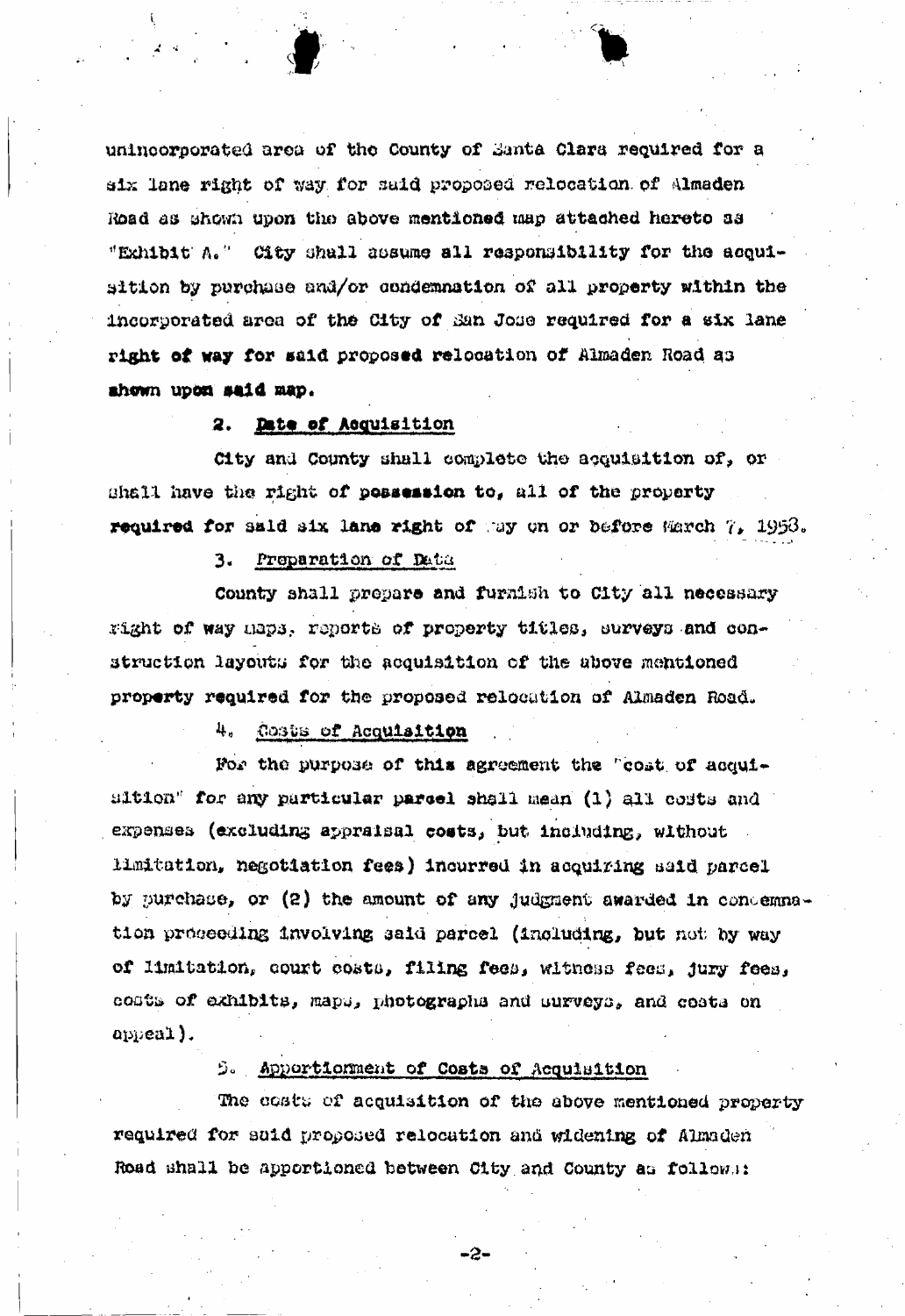Git? and County shall each obtain and submit to the other party, within  $f/c$  days from and after the date of this agreement, an appraisal report setting forth the appraiaed value (including aeverance damnge, if any) of each parcel of property required (1) for a four lane right of way, and (2) for a aix lane right of way, as the same are shown upon the above mentioned map attached hereto as "Exhibit A."

City and County shall, upon the basis of said appraisel reports, agree upon a total value for all of the property (insiuding severance damage) required for  $(1)$  a four lane right of way, and  $(2)$  a aix lame wisht of way, as the same are shown on said map. In the event this and County can not agree on said values, then, in that event, the total value of all of the property required for said four lane right of way shall, for the purpoaaa of thia agreement, be the arithmetic average of tha two total appraised valuations set forth in each of aald reports for the property required for said four lane right of way; and the total value of all of tha property required for said aix lane right of way shall, for the purposes of this agreement, be the arithmetic average of the two total appraised valuations set forth in each of said reports, for the property required for said • • < aix lane right of way.

City und County shall then compute the "rate of increase" in the total value of all the property required for a six lane right of way, aa above determined, over the total value of all tha property required for a four lane right of way, aa above determined For the purpose of this agreement, said "rate of increase" shall be determined by dividing the total value (as above determined) of all the property required for the six lane right of way by the total value (an above determined) of all of the property required for the four lane right of way.

-3-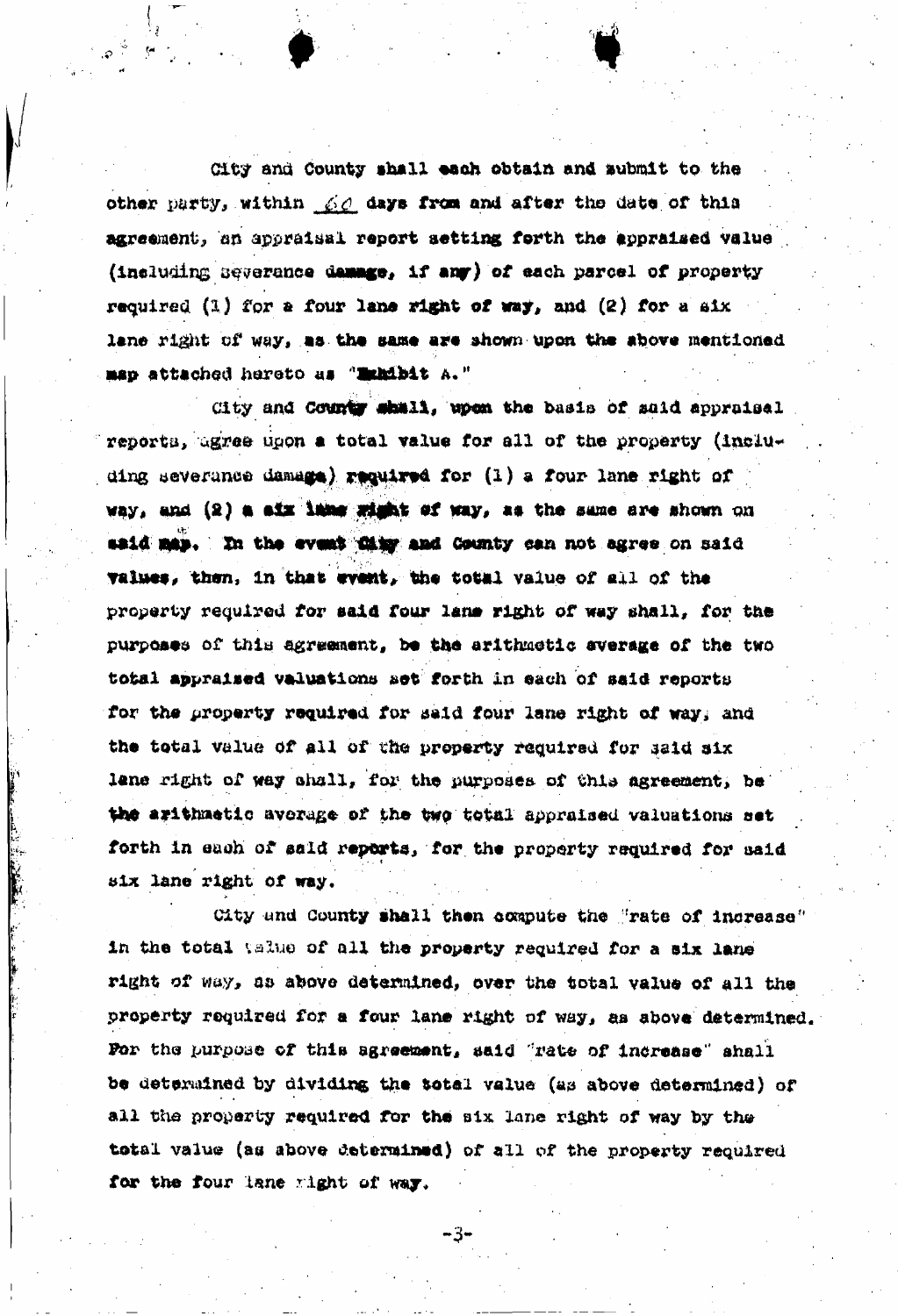County's share of the cost of acquiring each specific parcel of property shall be computed by dividing the "cost of acquisition" of said parcel (whether by purcha e or condemnation). by twe (2) multiplies by the "rate of increase," as above deter-That is, the formula for determining the County's share nimed. for each specific pareal ahall be:

# sest of seguisition of the parcel

City's share of the cost of acquiring each specific parcel of property shall be computed by subtracting County's share of the cost from the "opat of acquisition."

## 6. Payment of Costs of Accuisition

City shall advance to County from time to time during the current fiscal year, from City's Special Gas Tax Street Improvement Pund, such amounts of money not exceeding the total sum of \$200,000.00, as County shall require for acquisition and/or immediate possession of the above mentioned property agreed to be acquired by County. City shall advance such amounts to County. upon receipt by City of an executed copy of a purchase and sale agreement, or a certified, true copy of a judgment of a court of competent jurisdiction or an endorsed copy of an order of immediate possession. Oity shall not be required to contribute or advance moneys from any fund other than said Special Gas Tax Street Improvement Fund, and it is further agreed that use of such funds as above provided, shall be subject to and in accordance with the terms, provisions and conditions of an agreement to be executed by and between City and the Division of Highways of the State of California, authorizing expenditure of said funds; and County agrees to cooperate with City and do all things necessary to shable City to comply with all the said terms, provisions and conditions of said agreement.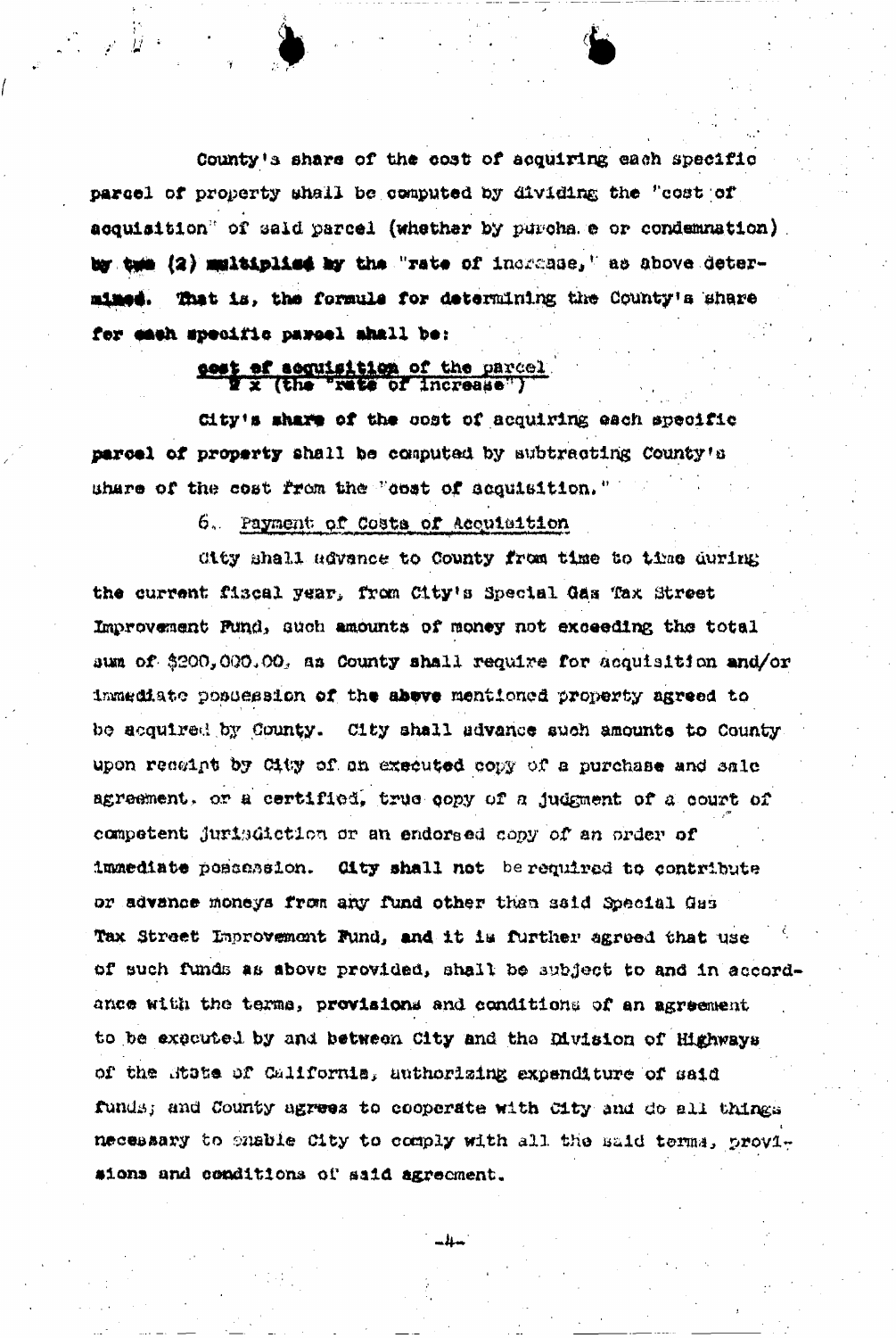Where moneys advanced by City have been deposited in Court, County ahall, upon withdrawal thereof by County, immediately remit the same, together with any interest accrued thereon, to City.

 $\bullet$  .  $\bullet$ 

Within a reasonable time after July 1, 1958, County shall i pay to City the estimated amount of County's share of the cost of the property to bo acquired by County, uuch payment to be partial reimbursement for the advance of moneys previously made by City to County.

then completion of the acquisition of the property required for the proposed relocation and widening of Almaden Road, City and County ohall make an accounting of the total coat of acquisition of said property. The proportionate share of said coat to be borne by City and County, respectively, shall be determined and adjusted in accordance with the formula provided in Paragraph 5 hereinabove, and thereupon, the amount owed by either one of the parties to the other, shall be paid forthwith.

7. Excess Condemnation

 $\mathbb{R}^2 \times \mathbb{R}$ 

In any case where excess property is acquired by County. whether by purchase or condemnation, County shall convey to City an interest therein proportionate to City's contribution to the acquisition of the entire property of which its only a part, and City shall be entitled to a pro-rata share on the baaia of aaid interest on any rents and/or profits therefrom. In the event the excess property would not have been acquired if a four lane right of way were acquired, then County shall convey said excess property to City in its entirety, and City shall be entitled to all the rents and/or profits therefrom.

 $\theta$ . Construction Costs

The initial phase of construction within the six lane

 $-5-$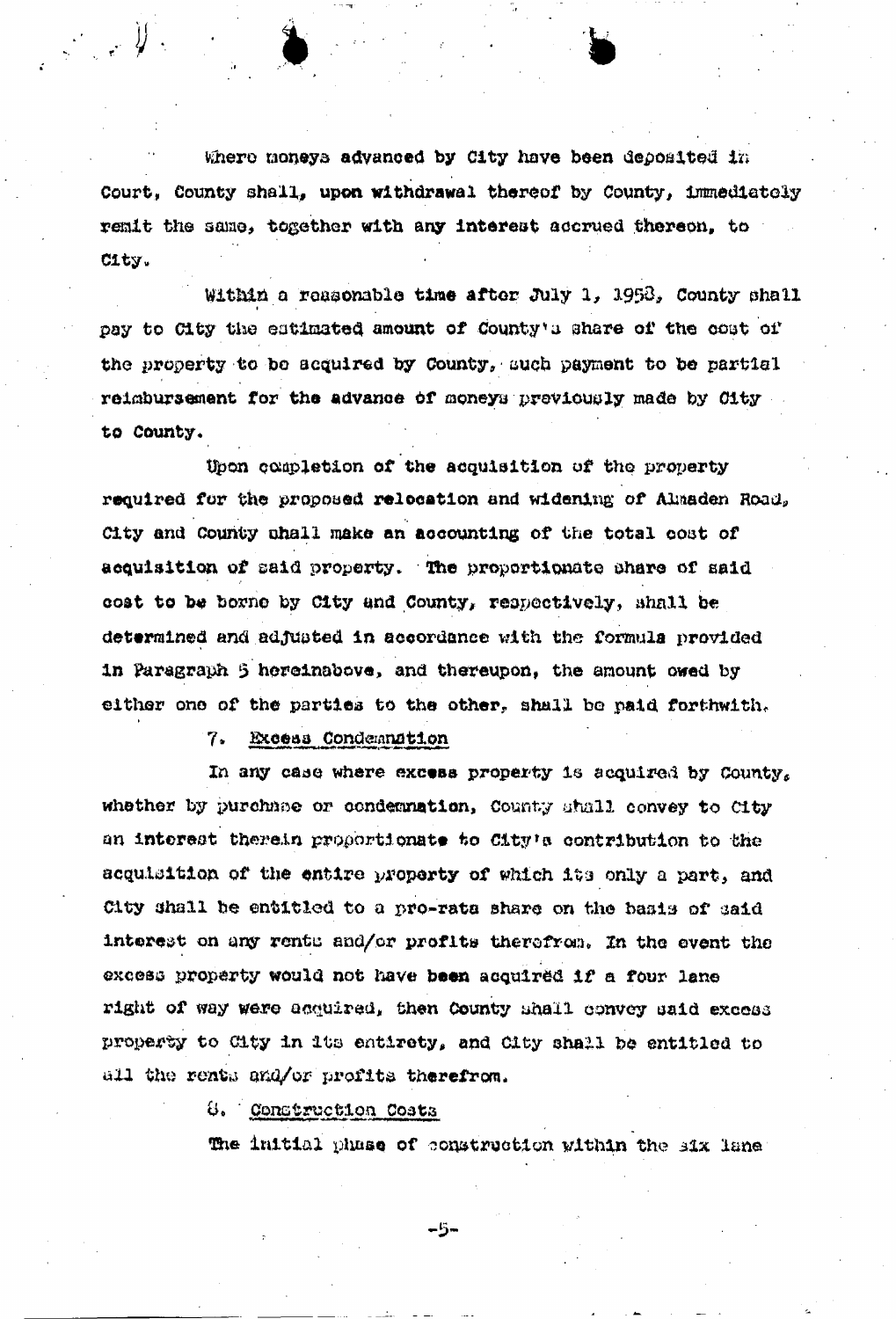right of way acquired shall consist of (1) construction of a four lane highway, (2) construction of an overpass over the tracks of the Southern Pacific Company (to be located at approximately Station 31 / 75 on relocated Almaden Road, and approximately 1350 feet south of the existing Almadem Road underpass), (3) frontage reads, and (4) drainage facilities.

diw shall pay, as its share of the cost of said construction.  $\cos-\alpha$ 15 (1/2) of the County's participating cost of said construction, as said participating cont in determined by the Pederal Bureau of Public Roads and the Division of Highways of the State of California, pursuant to agreements between said ageneies and County; provided, however, that in no event shall City's share of said cost of construction exceed One Hundred Fifty Macusand Dollars (\$190,000.00). Such share shall be paid by City. by euthorizing the Department of Public Works of the State of California to withhold, from the moneys credited to the City out of the State Highway Gas Tux Funds for the current fiscal year the sum of the Hundred Fifty Thousand Dollars (\$150,000.00), and to apply such sum or such lesser amount as may be necessary, to pay City's share of County's participating cost of said construction.

IN WITNESS WHEREOF, County and City have executed this agreement as of the 3rd day of March, 1956.

**ATPEST** Chairman, Board of Supervivers Clerk. Board of Subervisers ATTEST: Navor, City of San Jose Francis & Siever

 $+6-$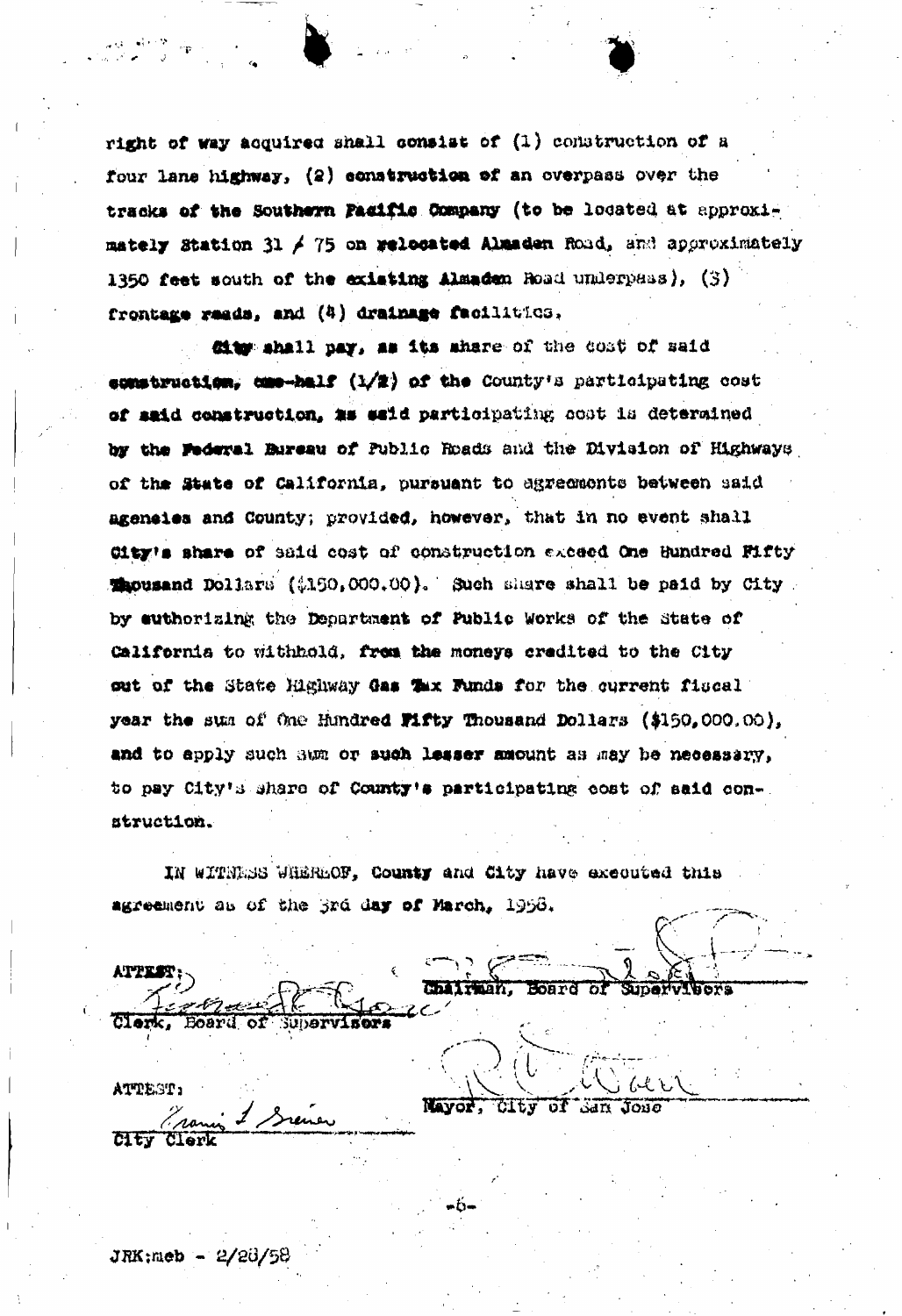